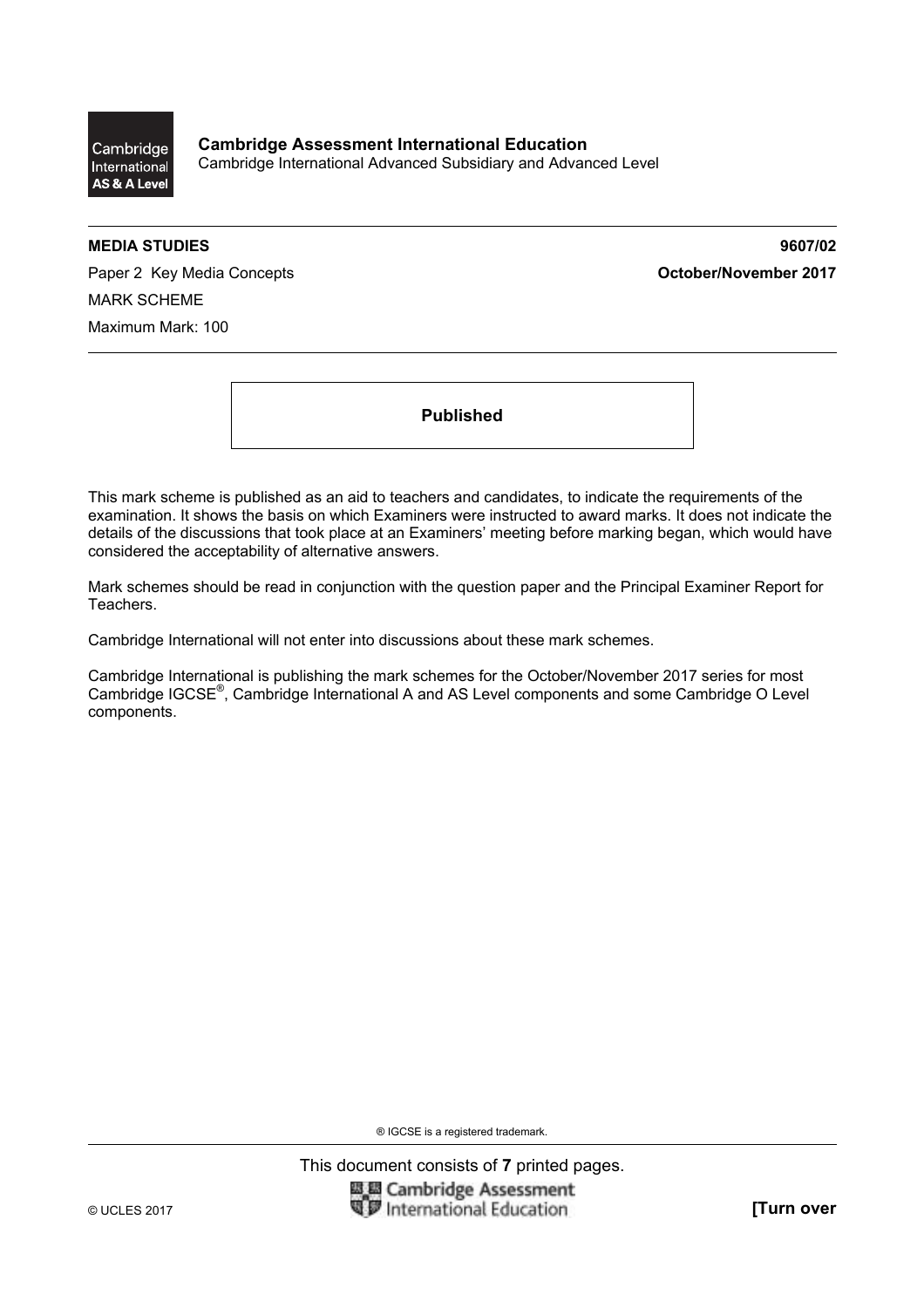| <b>Section A</b>                                                                                                                                                                      |                                                                                                                                                                                                                                                                              |  |  |
|---------------------------------------------------------------------------------------------------------------------------------------------------------------------------------------|------------------------------------------------------------------------------------------------------------------------------------------------------------------------------------------------------------------------------------------------------------------------------|--|--|
| <b>Question 1</b><br>Discuss the ways in which the extract from<br>Boardwalk Empire constructs meaning through<br>the following:<br>camera shots, angles, movement and<br>composition | Candidates' work should be judged on each of these<br>criteria, and an overall mark out of fifty awarded. It<br>should be noted that it is possible for a candidate to<br>achieve a different level for each assessment<br>criterion, so a best-fit approach should be used. |  |  |
| editing<br>sound<br>mise-en-scène. [50]                                                                                                                                               | A positive approach to marking is encouraged.<br>Reward alternative valid responses.                                                                                                                                                                                         |  |  |
|                                                                                                                                                                                       | Clip details:                                                                                                                                                                                                                                                                |  |  |
| Candidates will be assessed on their ability to<br>understand how meaning is constructed in a<br>media text through the analysis of different                                         | Boardwalk Empire Series 1, Episode 1                                                                                                                                                                                                                                         |  |  |
| technical areas.                                                                                                                                                                      | Clip duration: 4.23                                                                                                                                                                                                                                                          |  |  |
| Marks are awarded for three different criteria:                                                                                                                                       | Start point: 21.13                                                                                                                                                                                                                                                           |  |  |
| Explanation/argument/analysis (max 20)<br>Use of examples (max 20)<br>Terminology (max 10)                                                                                            | End Point: 25.36                                                                                                                                                                                                                                                             |  |  |
|                                                                                                                                                                                       |                                                                                                                                                                                                                                                                              |  |  |

# **Specific notes on the sequence – likely areas of coverage**

### **Camera:**

- Range of high and low-angle shots
- Tracking shot of Enoch's Walk
- Track in to baby in nurse's arms
- Sweeping crane movement of camera
- Various close-ups of Enoch

### **Sound:**

- Contemporary songs
- Pacing of music and the way it is cut
- **Lyrics**
- Use of dialogue
- Noises of lift, car horn, caller over fish catch

# **Editing:**

- Shot reverse shot in first scene and incubator sequence
- 180 degree rule
- Abrupt cut to car dropping her off

# **Mise-en-scene:**

- Enoch's panelled suite
- The boardwalk adverts, etc.
- Rolls Royce and the houses
- Costumes Enoch's brash suite, tie, overcoat and hat; Female character's cardigan and hat; other male characters'
- The fish
- Night scene and whisky

# **Meaning:**

Enoch and babies – what we read from his reactions to her (pregnant), to incubator shop and babies; prohibition and gangster themes, woman and her husband tension; driver's look at husband.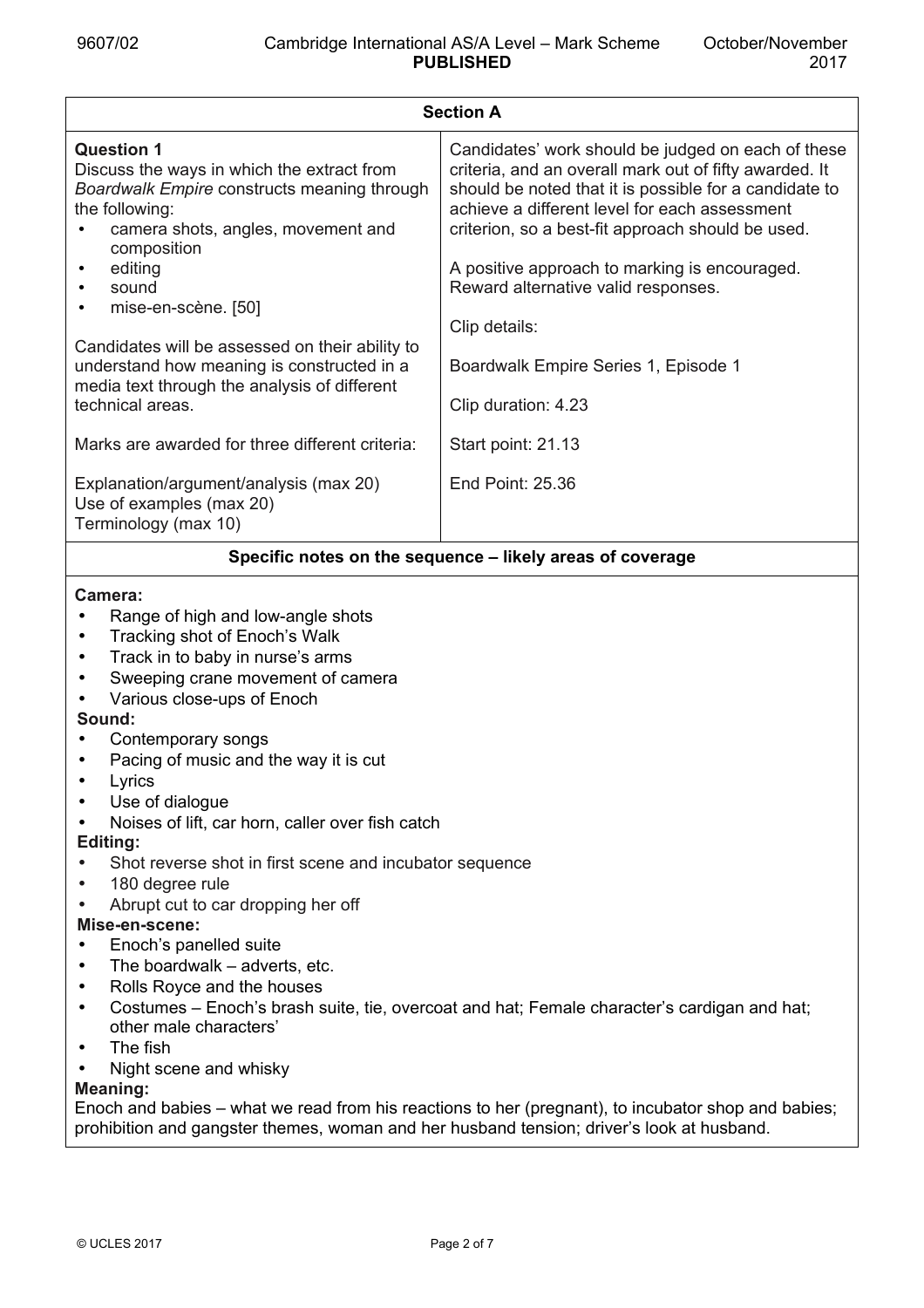| <b>Question</b> | <b>Answer</b>                                                                     | <b>Marks</b> | <b>Guidance</b>                                                                                                                                                                                                                                                                                                                                                                                                                                                                                                                                 |
|-----------------|-----------------------------------------------------------------------------------|--------------|-------------------------------------------------------------------------------------------------------------------------------------------------------------------------------------------------------------------------------------------------------------------------------------------------------------------------------------------------------------------------------------------------------------------------------------------------------------------------------------------------------------------------------------------------|
| 1               | Level 5<br>Explanation / argument /<br>analysis                                   | $40 - 50$    | Shows excellent understanding of the<br>$\bullet$<br>task.<br>Knowledge and understanding of the<br>$\bullet$<br>way that technical aspects are used to<br>construct the extract's meaning is<br>excellent.<br>Clearly relevant to set question.<br>$\bullet$<br>Offers frequent textual analysis from the<br>$\bullet$<br>extract – award marks to reflect the<br>range and appropriateness of examples.                                                                                                                                       |
|                 | Use of examples                                                                   |              | Offers a full range of examples from<br>$\bullet$<br>each<br>technical area.<br>Offers examples which are clearly<br>$\bullet$<br>relevant to the set question.                                                                                                                                                                                                                                                                                                                                                                                 |
|                 | Terminology                                                                       |              | Use of terminology is excellent.<br>$\bullet$                                                                                                                                                                                                                                                                                                                                                                                                                                                                                                   |
|                 | Level 4<br>Explanation / argument /<br>analysis<br>Use of examples<br>Terminology | $30 - 39$    | Shows competent understanding of the<br>$\bullet$<br>task.<br>Knowledge and understanding of the<br>$\bullet$<br>way that technical aspects are used to<br>construct the extract's meaning is<br>competent.<br>Relevant to set question.<br>$\bullet$<br>Supports points with a range of textual<br>$\bullet$<br>analysis from the extract.<br>Offers a range of examples from each<br>$\bullet$<br>technical area.<br>Offers examples which are relevant to<br>$\bullet$<br>the set question.<br>Use of terminology is competent.<br>$\bullet$ |
|                 | Level 3<br>Explanation / argument /<br>analysis<br>Use of examples                | $20 - 29$    | Shows satisfactory understanding of the<br>$\bullet$<br>task.<br>Knowledge and understanding of the<br>$\bullet$<br>way that technical aspects are used to<br>construct the extract's meaning is<br>satisfactory.<br>Some relevance to set question.<br>$\bullet$<br>Some textual analysis from the extract.<br>$\bullet$<br>Offers some examples, but probably not<br>$\bullet$<br>from all four technical areas.<br>Offers examples which are of some<br>$\bullet$<br>relevance to the set question.                                          |
|                 | Terminology                                                                       |              | Use of terminology is satisfactory.<br>$\bullet$                                                                                                                                                                                                                                                                                                                                                                                                                                                                                                |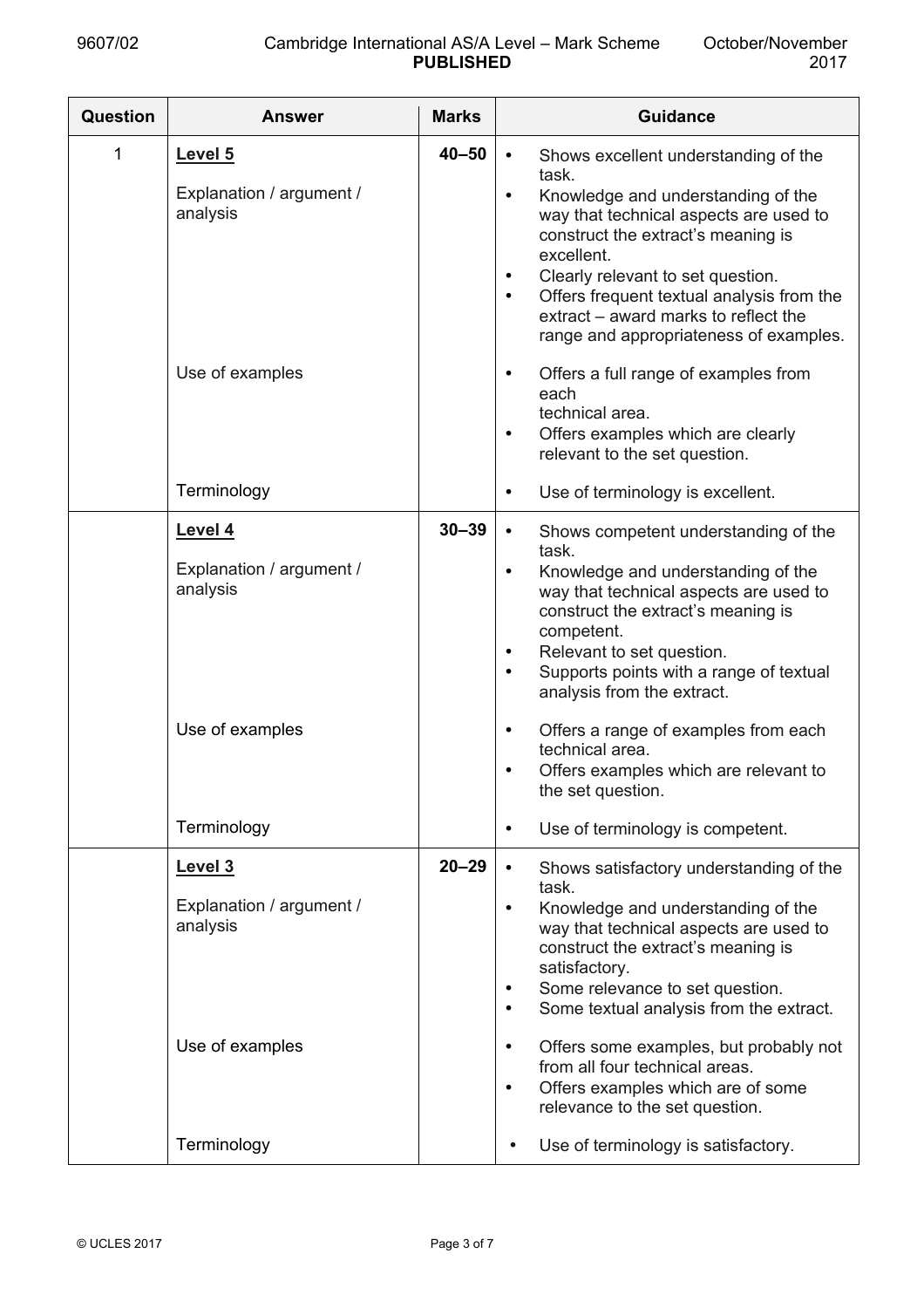| <b>Question</b> | <b>Answer</b>                                                                     | <b>Marks</b> | <b>Guidance</b>                                                                                                                                                                                                                                                                                                                                                                                                                                                                                          |
|-----------------|-----------------------------------------------------------------------------------|--------------|----------------------------------------------------------------------------------------------------------------------------------------------------------------------------------------------------------------------------------------------------------------------------------------------------------------------------------------------------------------------------------------------------------------------------------------------------------------------------------------------------------|
| 1               | Level <sub>2</sub><br>Explanation / argument /<br>analysis                        | $10 - 19$    | Shows limited understanding of the task.<br>$\bullet$<br>Knowledge and understanding of the<br>$\bullet$<br>way that technical aspects are used to<br>construct the extract's meaning is<br>limited.<br>Limited relevance to set question.<br>$\bullet$<br>Limited textual analysis from the extract.<br>$\bullet$                                                                                                                                                                                       |
|                 | Use of examples                                                                   |              | Offers limited examples, but probably not<br>$\bullet$<br>from all four technical areas.<br>Offers examples which are of limited<br>$\bullet$<br>relevance to the set question.                                                                                                                                                                                                                                                                                                                          |
|                 | Terminology                                                                       |              | Use of terminology is limited.<br>$\bullet$                                                                                                                                                                                                                                                                                                                                                                                                                                                              |
|                 | Level 1<br>Explanation / argument /<br>analysis<br>Use of examples                | $1 - 9$      | Shows minimal understanding of the<br>$\bullet$<br>task.<br>Knowledge and understanding of the<br>$\bullet$<br>way that technical aspects are used to<br>construct the extract's meaning is<br>minimal.<br>Minimal relevance to set question.<br>$\bullet$<br>Minimal textual analysis from the extract.<br>$\bullet$<br>Offers minimal examples, but probably<br>$\bullet$<br>not from all four technical areas.<br>Offers examples which are of minimal<br>$\bullet$<br>relevance to the set question. |
|                 | Terminology                                                                       |              | Use of terminology is minimal.<br>$\bullet$                                                                                                                                                                                                                                                                                                                                                                                                                                                              |
|                 | Level 0<br>Explanation / argument /<br>analysis<br>Use of examples<br>Terminology | 0            | Use of terminology is minimal.<br>No response or response without any<br>$\bullet$                                                                                                                                                                                                                                                                                                                                                                                                                       |
|                 |                                                                                   |              | relevant terminology.                                                                                                                                                                                                                                                                                                                                                                                                                                                                                    |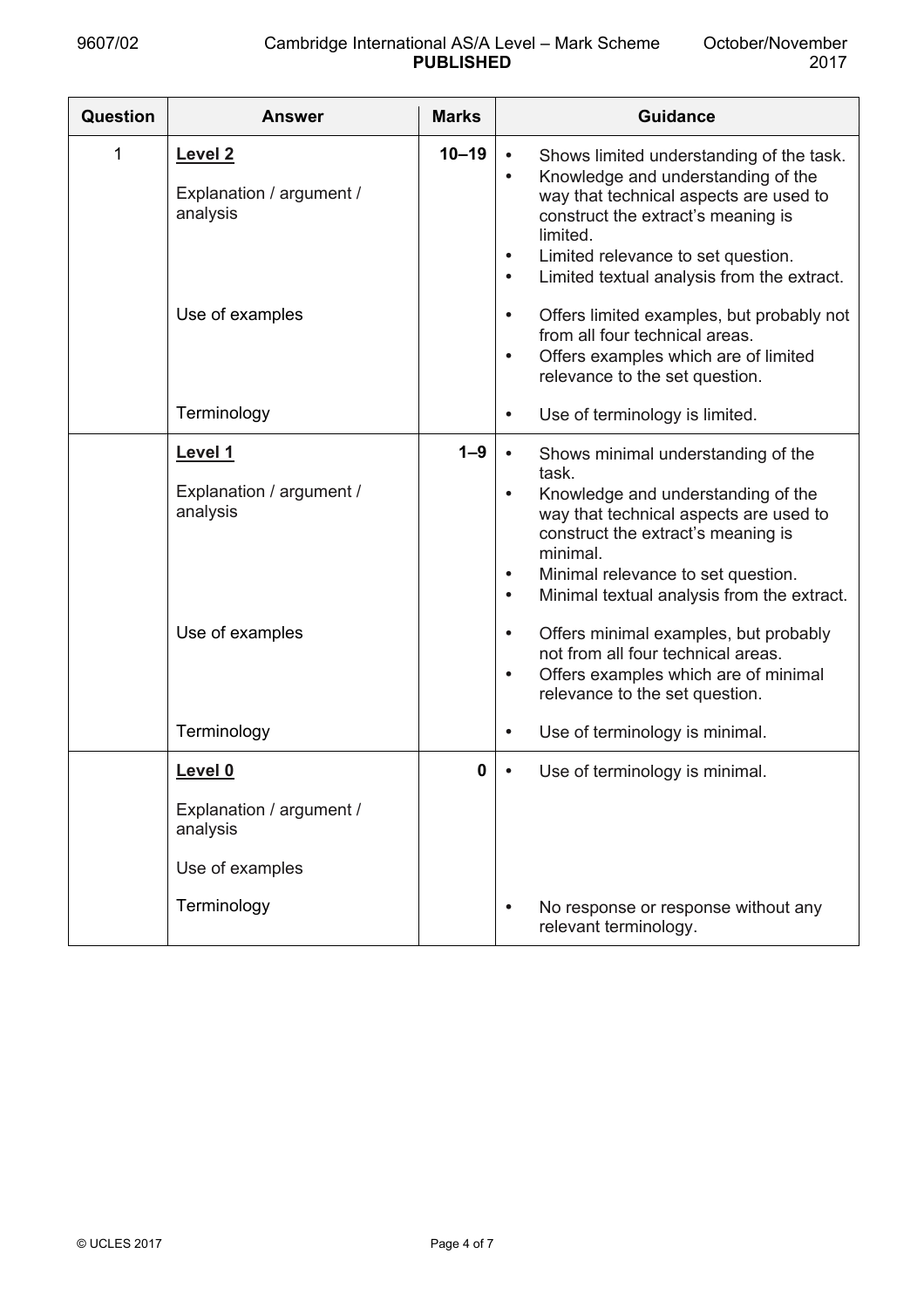| <b>Question</b> | <b>Answer</b>                                                                                                                                                                                                                                                                                                                                                        | <b>Marks</b>     | <b>Guidance</b>                                                                                                                                                                                                                                                                                                                                                                                                                                                                                                                                                                                                                                     |
|-----------------|----------------------------------------------------------------------------------------------------------------------------------------------------------------------------------------------------------------------------------------------------------------------------------------------------------------------------------------------------------------------|------------------|-----------------------------------------------------------------------------------------------------------------------------------------------------------------------------------------------------------------------------------------------------------------------------------------------------------------------------------------------------------------------------------------------------------------------------------------------------------------------------------------------------------------------------------------------------------------------------------------------------------------------------------------------------|
|                 |                                                                                                                                                                                                                                                                                                                                                                      | <b>Section B</b> |                                                                                                                                                                                                                                                                                                                                                                                                                                                                                                                                                                                                                                                     |
| $2$ and $3$     | Refer to specific examples<br>from one media area chosen<br>from:<br>film<br>$\bullet$<br>music<br>print<br>$\bullet$<br>radio<br>$\bullet$<br>video games<br>$\bullet$<br>Assessment will take place<br>across three criteria:<br>explanation / argument /<br>analysis [20 marks]<br>use of supporting<br>examples [20 marks]<br>use of terminology<br>$[10$ marks] |                  | Candidates should be given credit for their<br>knowledge and understanding, illustrated<br>through case study material, relevant to the<br>question.<br>Candidates' work should be judged on each<br>of these criteria individually and marks<br>awarded according to the level attained. It<br>should be noted that it is possible for a<br>candidate to achieve a different level for each<br>assessment criterion.                                                                                                                                                                                                                               |
|                 | Level 5<br>Explanation / argument /<br>analysis<br>Use of examples                                                                                                                                                                                                                                                                                                   | $40 - 50$        | Shows excellent understanding of the<br>$\bullet$<br>task<br>Knowledge and understanding of<br>$\bullet$<br>institutional / audience practices is<br>excellent - factual knowledge is relevant<br>and accurate<br>A clear and developed argument,<br>$\bullet$<br>substantiated by detailed reference to<br>case study material<br>Clearly relevant to set question<br>$\bullet$<br>Offers frequent evidence from case<br>٠<br>study material - award marks to reflect<br>the range and appropriateness of<br>examples from case study and / or own<br>experience<br>Offers examples which are clearly<br>$\bullet$<br>relevant to the set question |
|                 | Terminology                                                                                                                                                                                                                                                                                                                                                          |                  | Use of terminology is excellent                                                                                                                                                                                                                                                                                                                                                                                                                                                                                                                                                                                                                     |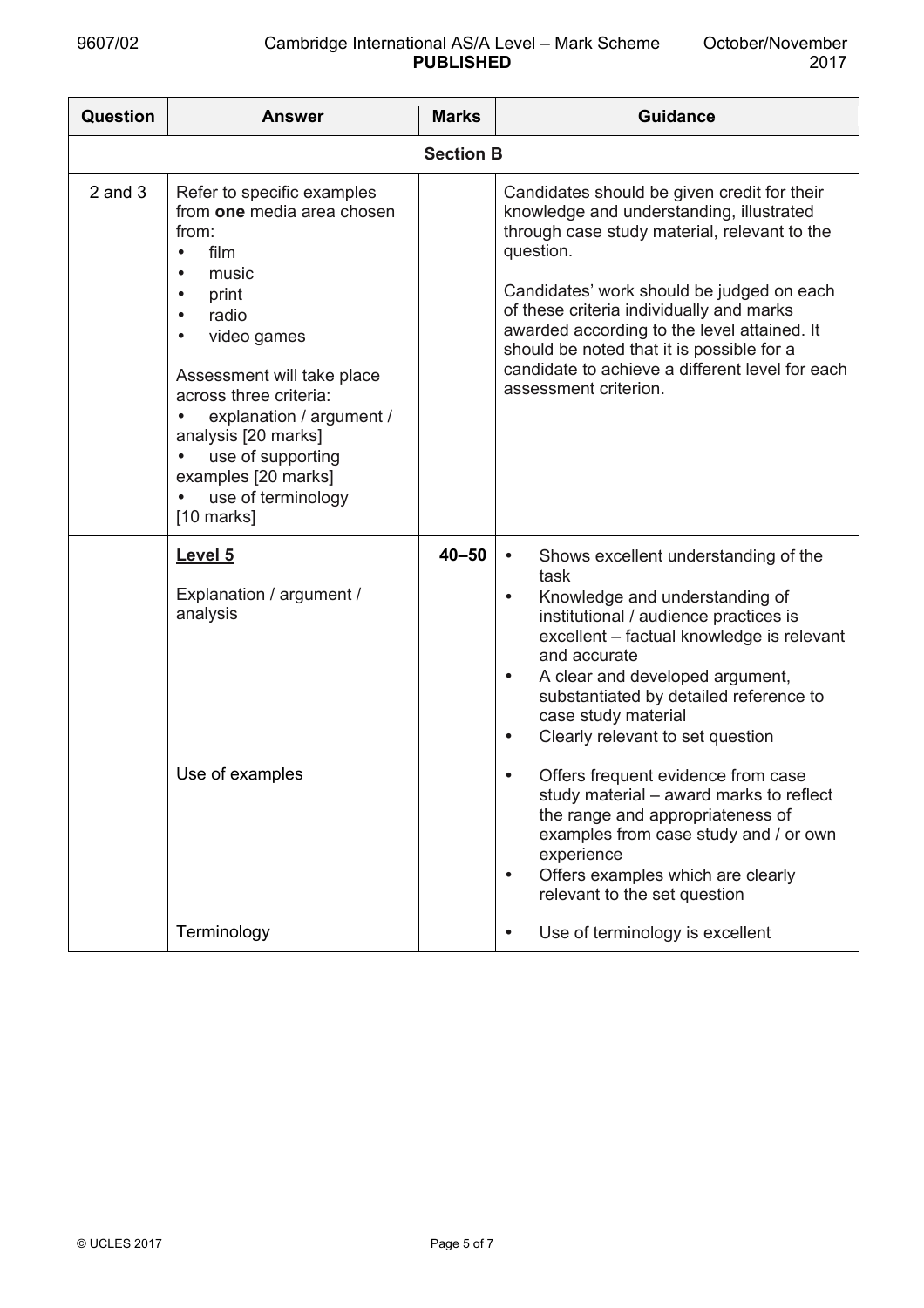| <b>Question</b> | <b>Answer</b>                                                                 | <b>Marks</b> | <b>Guidance</b>                                                                                                                                                                                                                                                                                                                                                                                                                                                                                 |
|-----------------|-------------------------------------------------------------------------------|--------------|-------------------------------------------------------------------------------------------------------------------------------------------------------------------------------------------------------------------------------------------------------------------------------------------------------------------------------------------------------------------------------------------------------------------------------------------------------------------------------------------------|
| $2$ and $3$     | Level 4<br>Explanation / argument /<br>analysis<br>Use of examples            |              | Shows competence in understanding of<br>$\bullet$<br>the task<br>Knowledge and understanding of<br>$\bullet$<br>institutional / audience practices is<br>competent - factual knowledge is<br>relevant<br>A clear argument, substantiated by<br>$\bullet$<br>reference to case study material<br>Relevant to set question<br>$\bullet$<br>Offers a range of evidence from case<br>$\bullet$<br>study material<br>Offers examples which are relevant to<br>$\bullet$<br>the set question          |
|                 | Terminology                                                                   |              | Use of terminology is competent<br>$\bullet$                                                                                                                                                                                                                                                                                                                                                                                                                                                    |
|                 | Level 3<br>Explanation / argument /<br>analysis<br>Use of examples            |              | Shows satisfactory understanding of the<br>$\bullet$<br>task<br>Knowledge and understanding of<br>$\bullet$<br>institutional / audience practices is<br>satisfactory - some relevant factual<br>knowledge<br>Argument substantiated by some<br>$\bullet$<br>reference to case study material<br>Some relevance to set question<br>$\bullet$<br>Offers some evidence from case study<br>$\bullet$<br>material<br>Offers examples which are of some<br>$\bullet$<br>relevance to the set question |
|                 | Terminology                                                                   |              | Use of terminology is satisfactory                                                                                                                                                                                                                                                                                                                                                                                                                                                              |
|                 | Level <sub>2</sub><br>Explanation / argument /<br>analysis<br>Use of examples |              | Shows limited understanding of the task.<br>$\bullet$<br>Knowledge and understanding of<br>$\bullet$<br>institutional / audience practices is<br>limited - limited relevant factual<br>knowledge<br>limited argument, limited reference to<br>$\bullet$<br>case study material<br>limited relevance to set question<br>$\bullet$<br>Offers limited evidence from case study<br>$\bullet$<br>material<br>Offers examples which are of limited<br>$\bullet$<br>relevance to the set question      |
|                 | Terminology                                                                   |              | Use of terminology is limited<br>$\bullet$                                                                                                                                                                                                                                                                                                                                                                                                                                                      |